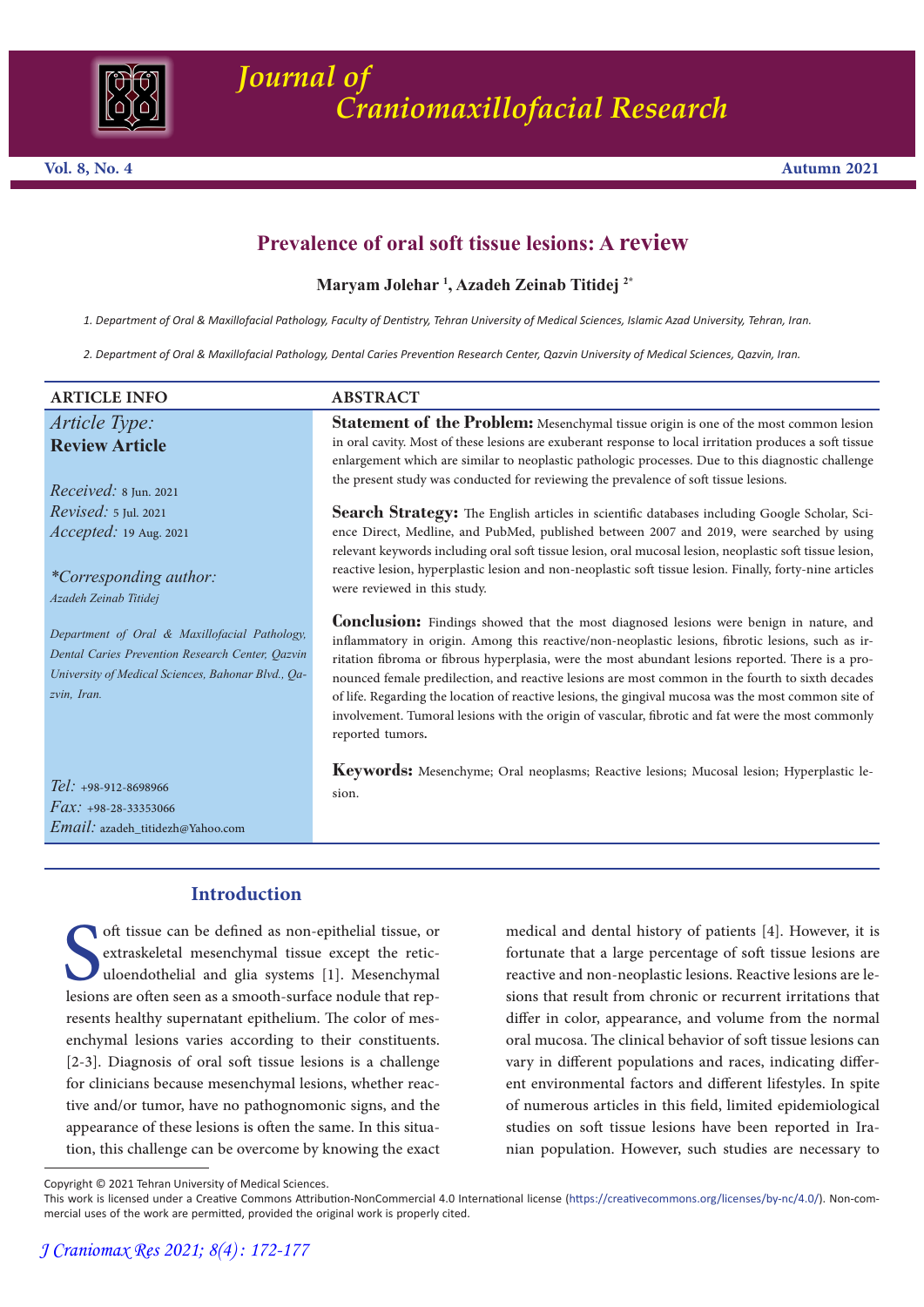determine the prevalence and characteristics of soft tissue lesions in different populations, including the Iranian population, and are recommended by the World Health Organization (WHO) for promotion of oral health programs [5-7]. Therefore, comprehensive information on the prevalence of soft tissue lesions, whether reactive or tumor, may be useful for the diag-<br>nosis and treatment of patients. It should be noted that most soft tissue lesions have age, sex distribution and preferential location in the oral cavity which will help clinicians to diagnose and treat patients by conducting epidemiological studies and identifying them.

| Table 1. Demonstrates the summary of the reviewed studies. |  |
|------------------------------------------------------------|--|
|------------------------------------------------------------|--|

#### **Search Strategies**

The literature over the past 13 years (between 2007 to March 2019) were searched through Google Scholar,<br>Science Direct, Medline and PubMed databases by using relevant keywords including, oral soft tissue lesion, oral mucosal lesion, neoplastic soft tissue lesion, reac- tive lesion, hyperplastic lesion and non-neoplastic soft tissue lesion. Finally, 49 articles were reviewed in this study. The results of several studies about sample size, most frequent soft tissue lesions, age, sex, and location are summarized separately in Table-1 [8-13].

| $N$ o          | Title of article                                                                                                                                                                             | Date of publication/<br><b>First Authors</b><br>(Reference No) | Sample size                                            | Frequent soft<br>tissue lesion                                                                                       | Sex                                                                                               | (Mean age±SD)/Age<br>range                                                 | Location        |
|----------------|----------------------------------------------------------------------------------------------------------------------------------------------------------------------------------------------|----------------------------------------------------------------|--------------------------------------------------------|----------------------------------------------------------------------------------------------------------------------|---------------------------------------------------------------------------------------------------|----------------------------------------------------------------------------|-----------------|
| $\it 1$        | Relative frequency of localized<br>reactive hyperplastic lesions of the<br>gingiva: a retrospective study of 1675<br>cases from Israel                                                       | 2010<br>Buchner et al [8]                                      | 1675 (6.7%) RHL<br>out of 25,106<br>accessed biopsies. | FFH (31.8%),<br>followed by PG<br>$(29.1\%)$ , POF<br>$(20.4\%), and$<br>PGCG (18.7%).                               | FFH, PG, and POF<br>were more common<br>in women, while<br>PGCG showed no<br>gender predilection. | POF tended to affect<br>younger patients than<br>did FFH, PG, and<br>PGCG. |                 |
| $\overline{c}$ | Reactive Hyperplasia of the Oral<br>Cavity: A Survey of 197 Cases in<br>Tabriz, Northwest Iran (Tabriz, Iran)                                                                                | 2010<br>Aghbali et al [9]                                      | 197 cases                                              | fibroma<br>$(45.2\%)$ .                                                                                              | Male                                                                                              | 37.68±18.97                                                                | Gingiva (83.9%) |
| $\sqrt{3}$     | Benign tumors of orofacial region at<br>Benghazi, Libya: a study of 405 cases                                                                                                                | 2009<br>El-Gehani et al [10]                                   | 405 cases of benign<br>tumors                          | Among the<br>non-odontogenic<br>tumors, fibrous<br>and adipose<br>tissue origin<br>$(33%)$ , were the<br>most common |                                                                                                   |                                                                            |                 |
| $\overline{4}$ | A Survey of Soft Tissue Tumor-Like<br>Lesions of Oral Cavity: A Clinico-<br>pathological Study (Kerman, Iran)                                                                                | 2008<br>Hashemi Pour et<br>$al$ [11]                           | 260 surgical spec-<br>imens                            | fibrous lesions<br>$(55%)$ and soft<br>hemorrhagic<br>lesions(45%)                                                   | ÷,                                                                                                |                                                                            | Gingiva         |
| 5              | Reactive hyperplasia of the oral cavi-<br>ty in Kerman province, Iran: a review<br>of 172 cases (Kerman, Iran) Reactive<br>gingival lesions: A retrospective study<br>of 2,439 cases (China) | 2007<br>Zarei et al [12]                                       | 172 cases                                              | PG and hyper-<br>plasia caused by<br>dentures, PGCG<br>were common                                                   | Female                                                                                            | 36 years                                                                   | Gingiva (64%)   |
| 6              | Reactive gingival lesions: A<br>retrospective study of 2,439 cases<br>(China)                                                                                                                | 2007<br>Zhang et al [13]                                       | A total of 2,439<br>epulides were<br>identified.       | Most epulides<br>found were<br>fibroma<br>$(61.05\%)$<br>POF(17.67%),<br>PG (19.76%),<br>PGCG<br>$(1.52\%)$ .        | Female                                                                                            | The third to sixth<br>decade                                               |                 |

**RHLs:** Reactive hyperplastic lesions, OMLs: Oral mucosal lesions, ORLs: Oral reactive lesions, LRLs: Localized reactive lesions, HN: Head and neck, PG: Pyogenic granuloma, POF: Peripheral ossifying fibroma, GCF: Giant cell fibroma, PGCG: Peripheral giant cell granuloma, GCG Lesion: Giant cell granuloma lesion, IFH: Inflammatory fibrous hyperplasia, IF: Irritation fibroma, FH: Fibrous hyperplasia, FFH: Focal fibrous hyperplasia, OSCC/SCC: Oral squamous cell carcinoma, MSGT: Minor salivary gland tumor.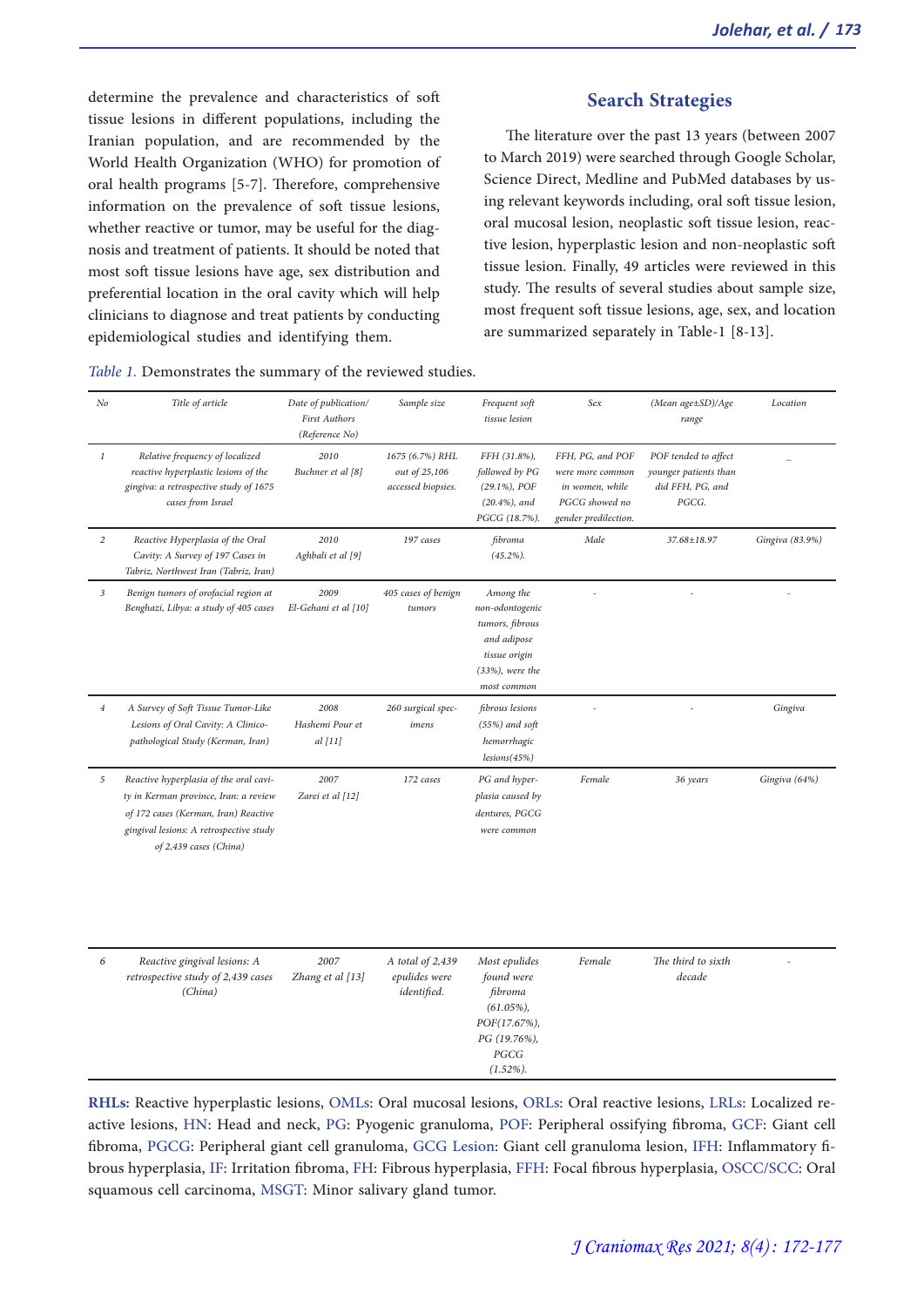#### **Discussion**

A review of 49 studies found that the majority of soft tissue lesions were of a histologically reactive nature [14-20]. However, as noted before, because of the clinical similarity of reactive lesions to tumor lesions, it is necessary to identify and differentiate them by young clinicians. Among the soft tissue reactive lesions, fibrotic lesions, such as stimulating fibroids or fiber hyperplasia, are the most frequently reported lesions among epidemiological studies in different regions of the world. (18 articles out of 49) [6,7,14,16,21-26].

In addition, Vidyanath et al. (2015) showed a direct relationship between the histologic features and clinical features of soft tissue lesions; [the most common soft tissue clinically diagnosed lesion was traumatic fibroids (69.3%) and the most common soft tissue histopathologically diagnosed lesion was fibrosis hyperplasia (51.9%)] [27]. The most common soft tissue reactive lesion was Pyogenic granuloma. Interestingly, in less than half of these papers, the most common lesion after pyrogenic granuloma was fibrotic lesions [33,34,36-38]. These differences in different regions of the world can be due to differences in people's attitudes to oral health and access to biopsy services by differ- ent populations. Peripheral giant cell granulomas and peripheral ossifying fibromas are reactive lesions that showed very low frequency in reviewing articles. These lesions were the most common reactive lesions in only 3 and 2 of the 49 articles, respectively [15,19,39-42].

More than half of the papers reviewed showed a higher prevalence of reactive lesions in women. The likelihood of reactive lesions is higher in the 4th to 6th decades of life [14,23,24,29,30,39,43-46]. Review of articles showed that gum is the most common site of involvement with reactive lesions (19 of 49 articles) followed by alveolar mucosa, labial mucosa, and buc- cal mucosa [15,19,22,23,27-30,33,37,47,48]. A review of articles focusing on the epidemiologic study of soft tissue lesions in children and adolescents showed that reactive lesions of salivary gland origin (especially mu- cocele and ranula) were the most commonly reported lesions [16,49]. However, in another study, peripheral ossifying fibroma was the most common reactive le- sion in children [50]. Finally, soft tissue tumors (preferably of vascular, fibrotic, and adipose origin) make up a small percentage of oral cavity soft tissue lesions. It should be noted that in some studies, fibroma is clas- sified as a benign tumor [29,34,51]. Literature reviews have reported hemangiomas as the most abundant soft tissue tumor of vascular origin [32,37,51,52].

Studies have shown that due to the similarity of clinical appearance of reactive soft tissue lesions with tumoral lesions, in more than 40% of cases neoplasia was not sults, the need for a biopsy of any soft tissue lesions of the oral mucosa is strongly felt [53].

#### **Conclusion**

Most of oral and maxillofacial biopsies were soft tissue lesions, benign in nature, and inflammatory in origin. Early detection and elimination of all causative factors is a crucial matter. The high prevalence of oral mucosal lesions necessitates adequate awareness and management of these lesions in the general population. Dental clinicians should be familiar with the etiopathogenesis, clinical presentation, diagnosis, and management of these lesions. Although the frequency of oral lesions in some articles is different from other, which is in agreement with the hypothesis of geograph- ical distribution of these lesions. Despite the high prevalence of reactive oral cavity lesions, due to most of the benign oral lesions have a predilection to transform into malignant lesions and because in approximately 1% of cases they are malignant., therefore, all localized enlargements should be submitted for histopathologic examination and it is imperative to diagnose the pre malignant lesions of oral cavity in an early stage where appropriate treatment can be given. The major findings are broadly similar to the previous studies. However, knowledge of the frequency and distribution of these lesions is beneficial when establishing a diagnosis and treatment plan in clinical practice.

#### **Conflict of Interest**

There is no conflict of interest to declare.

#### **References**

- [1] Skinner HB, McMahon PJ. Current diagnosis & treatment in orthopedics. 5th ed. Stamford, Conn: Lange Medical Books/McGraw Hill. 2006, p. 346.
- [2] Avon SL, Klieb HB. Oral soft-tissue biopsy: an overview. J Can Dent Assoc. 2012; 78: c75.
- [3] Wu JS, Hochman MG. Soft-tissue tumors and tu- morlike lesions: a systematic imaging approach. Radiology. 2009; 253: 297-316.
- [4] Sollecito Th.P. Oral Soft Tissue Lesions. Dent Clin N Am. 2005; 49: xvii–xix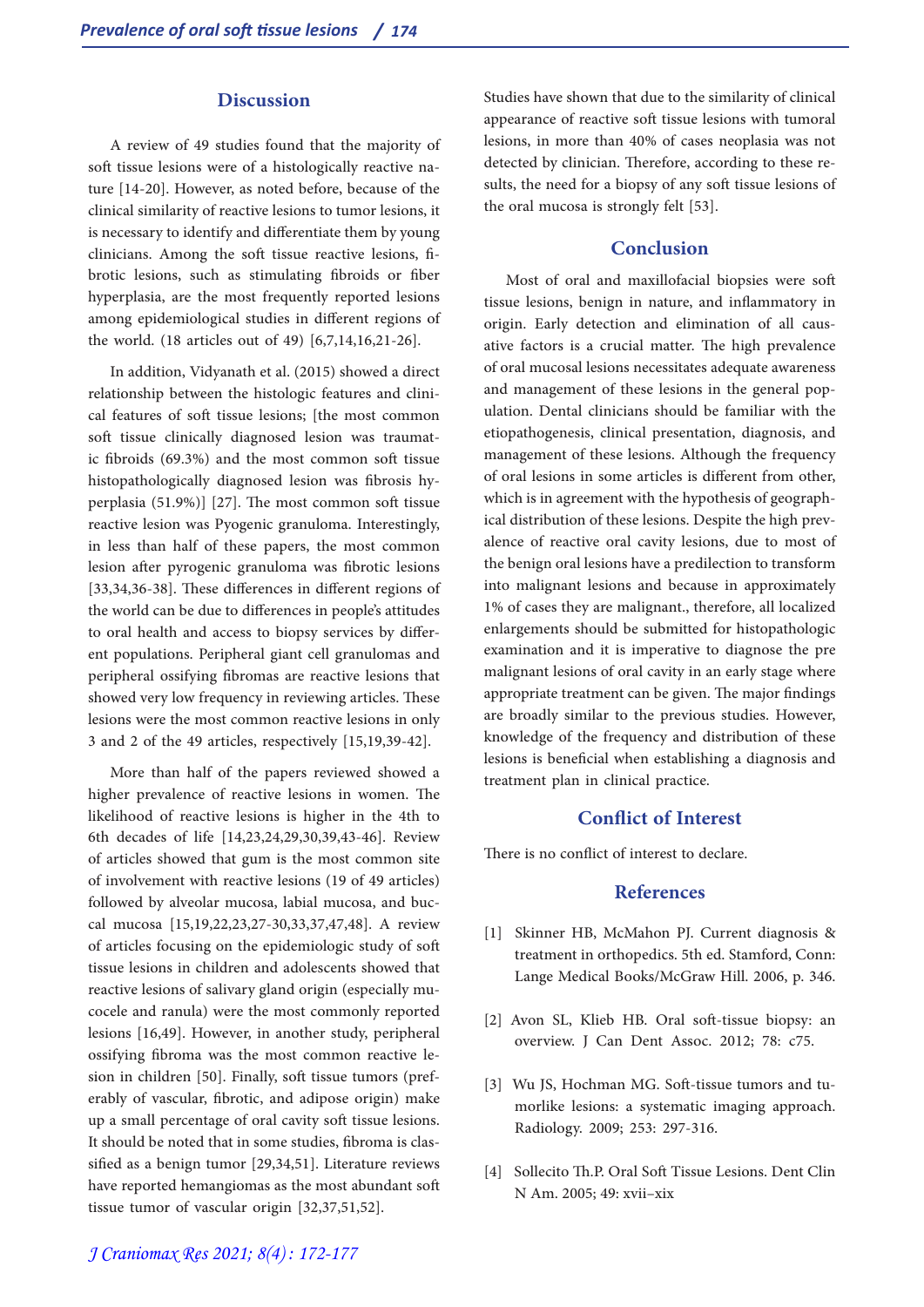- [5] Amirchaghmaghi M, Mohtasham N, Mosannen Mozafari P, Dalirsani Z. Survey of Reactive Hy- perplastic Lesions of the Oral Cavity in Mashhad, Northeast Iran. J Dent Res Dent Clin Dent Pros- pect. 2011; 5: 128-13.
- [6] El Toum S, Cassia A, Bouchi N, Kassab I. Preva- lence and Distribution of Oral Mucosal Lesions by Sex and Age Categories: A Retrospective Study of Patients Attending Lebanese School of Dentistry. Int J Dent. 2018; 2018: 4030134.
- [7] Farynowska J, Błochowiak K, Trzybulska D, Wyganowska-Świątkowska M. analysis of reactive hyperplastic lesions in the oral cavity. Eur J Clin Exp Med. 2018; 16: 92–96.
- [8] Buchner A, Shnaiderman-Shapiro A, Vered M. Rel- ative frequency of localized reactive hyperplastic lesions of the gingiva: a retrospective study of 1675 cases from Israel. J Oral Pathol Med. 2010; 39: 631-638.
- [9] Ala Aghbali A, Vosough Hosseini S, Harasi B, Janani M, Mahmoudi SM. Reactive hyperplasia of the oral cavity: a survey of 197 cases in tabriz, northwest iran. J Dent Res Dent Clin Dent Prospects. 2010; 4: 87-89.
- [10] El-Gehani R, Orafi M, Elarbi M, Subhashraj K. Benign tumours of orofacial region at Benghazi, Libya: a study of 405 cases. J Craniomaxillofac Surg. 2009; 37: 370-375.
- [11] Hashemi Pour M.A, Rad M, Mojtahedi A. A Survey of Soft Tissue Tumor-Like Lesions of Oral Cavity: A Clinicopathological Study. Iranian Journal of Pathology. 2008; 3: 81- 87.
- [12] Zarei MR, Chamani G, Amanpoor S. Reactive hyperplasia of the oral cavity in Kerman province, Iran: a review of 172 cases. Br J Oral Maxillofac Surg. 2007; 45: 288-292.
- [13] Zhang W, Chen Y, An Z, Geng N, Bao D. Reactive gingival lesions: a retrospective study of 2,439 cas- es. Quintessence Int. 2007; 38: 103-110.
- [14]Alhindi N.A, Sindi A.M, Binmadi N.O, Elias W.Y. A retrospective study of oral and maxillofacial pathology lesions diagnosed at the Faculty of Dentistry, King abdulaziz University. Clinical,

Cosmetic and Investigational Dentistry. 2019; 11:  $45 - 52.$ 

- [15]Mahmoudi P, Razavi SM, Tahani B. Orofacial Pathological Lesions in Children and Adolescents: A 25-year survey in Iran. J Dent (Shiraz). 2018; 19: 265-272.
- [16]Prosdócimo ML, Agostini M, Romañach MJ, de Andrade BA. A retrospective analysis of oral and maxillofacial pathology in a pediatric population from Rio de Janeiro-Brazil over a 75-year period. Med Oral Patol Oral Cir Bucal. 2018; 23: e511-e517.
- [17]Torabi-Parizi M, Poureslami H, Torabi-Parizi S, Kalantari M. A retrospective study of children and adolescents oral and maxillofacial lesions over a 20-year period in Kerman, Iran. J Oral Health. Oral Epidemiol. 2017; 6: 203-210.
- [18] Qannam A, O. Bello I. The range of diagnoses for oral soft-tissue biopsies of geriatric patients in a Saudi Arabian teaching hospital. The Saudi Dental Journal. 2016; 28: 96–101.
- [19] Jaafari Ashkavandi Z, Ahmadi Sheshdeh Z, Kamali F. Orofacial pathologic lesions in children and adolescents: a clinicopathological study in southern iran. Iran J Pediatr. 2014; 24: 307-312.
- [20] Effiom OA, Adeyemo WL, Soyele OO. Focal Reactive lesions of the Gingiva: An Analysis of 314 cases at a tertiary Health Institution in Nigeria. Niger Med J. 2011; 52: 35-40.
- [21] Sangle VA, Pooja VK, Holani A, Shah N, Chaudhary M, Khanapure S. Reactive hyperplastic lesions of the oral cavity: A retrospective survey study and literature review. Indian J Dent Res. 2018; 29: 61-66.
- [22] Dutra KL, Longo L, Grando LJ, Rivero ERC. In- cidence of reactive hyperplastic lesions in the oral cavity: a 10-year retrospective study in Santa Ca- tarina, Brazil. Braz J Otorhinolaryngol. 2019; 85: 399-407.
- [23] Hernández-Ríos P, Espinoza I, Salinas M, Rodríguez-Castro F, Baeza M, Hernández M. Distribution of biopsied non plaque-induced gingival lesions in a Chilean population according to the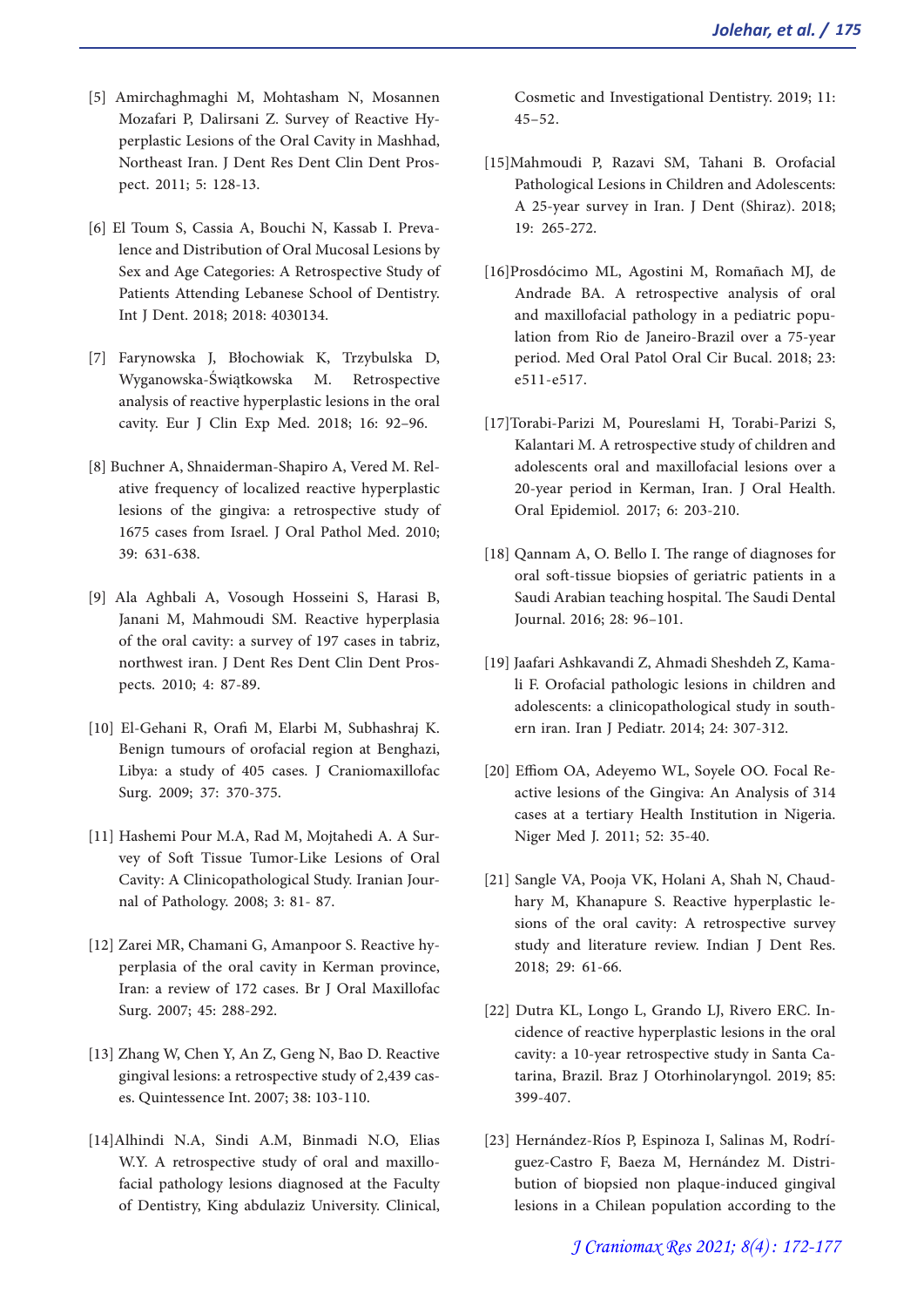classification of periodontal diseases. BMC Oral Health. 2018; 18: 112.

- [24] Sonkodi I, Boda K, Decsi G, Buzás K, Nagy K. [A clinicopathological retrospective epidemio- logical analysis of benign tumors and tumor-like lesions in the oral and maxillofacial region, diag- nosed at the University of Szeged, Department of Oral Medicine (1960-2014)]. Orv Hetil. 2018; 159: 1516-1524.
- [25] Vani NV, Idris AM, Saleh SM, Tubaigy FM, Alhar- bi FA, Sharwani AA, et al. Retrospective analysis of benign orofacial tumors at a tertiary referral center in Saudi Arabia. J Investig Clin Dent. 2017; 8.
- [26] Keche P.N, Gadpayle N.P, Gawarle S.H, Chama- nia G.A. An observational study of benign oral lesions in central India. Int J Otorhinolaryngol Head Neck Surg. 2017; 3: 816-820.
- [27] Vidyanath S, Shameena PM, Johns DA, Shivashankar VY, Sudha S, Varma S. Reactive hyperplasic lesions of the oral cavity: A survey of 295 cases at a Tertiary Health Institution in Kerala. J Oral Maxillofac Pathol. 2015; 19: 330-334.
- [28] Calisir M, Ege B, Talmac A.C, Yuncu Y.Z. Reactive Hyperplasia of the Oral Cavity in Southeast Anatolia: A Clinicopathological Study. Journal of Dental and Medical Sciences. 2018; 17: 24-29.
- [29]Alblowi JA, Binmadi NO. Histopathologic analysis of gingival lesions: A 20-year retrospective study at one academic dental center. J Clin Exp Dent. 2018; 10: e561-e566.
- [30] Tamiolakis P, Chatzopoulou E, Frakouli F, Tosios KI, Sklavounou-Andrikopoulou A. Localized gingival enlargements. A clinicopathological study of 1187 cases. Med Oral Patol Oral Cir Bucal. 2018; 23: e320-e325.
- [31]Monteiro LS, Albuquerque R, Paiva A, de la ative analysis of oral and maxillofacial pathology over a 16-year period, in the north of Portugal. Int Dent J. 2017; 67: 38-45.
- [32]Shahsavari F, Sadri D, Jolehar M, Farzanehnejad R. Epidemiologic Study of the Prevalence of Oral

Mucosal Lesions in the Biopsied Samples at Buali and Imam Khomeini Hospitals from 2000 to 2014. J Res Dentomaxillofac Sci. 2016; 1: 28-33.

- [33]Kadeh H, Saravani S, Tajik M. Reactive Hyperplas- tic Lesions of the Oral Cavity. Iran J Otorhinolar- yngol. 2015; 27: 137–144.
- [34] Manjunatha BS, Sutariya R, Nagamahita V, Dholia B, Shah V. Analysis of gingival biopsies in the Gu- jarati population: a retrospective study. J Cancer Res Ther. 2014; 10: 1088-1092.
- [35] Hunasgi S, Koneru A, Vanishree M, Manvikar V, Patil A.M, Gottipati H. Retrospective analysis of the clinical features of 530 cases of reactive lesions of oral cavity. J of Adv Clin & Res Insights. 2014; 1: 1–6.
- [36] Kashyap B, Reddy PS, Nalini P. Reactive lesions of oral cavity: A survey of 100 cases in Eluru, West Godavari district. Contemp Clin Dent. 2012; 3: 294-297.
- [37] Shahsavari F, Khourkiaee S.S, Ghasemi Moridani Sh. Epidemiologic Study of Benign Soft Tissue Tumors of Oral Cavity in an Iranian Population. Journal of Dentomaxillofacial Radiology, Pathology and Surgery. 2012; 1: 10-14.
- [38] Chen JY, Wang WC, Chen YK, Lin LM. A retrospective study of trauma-associated oral and maxillofacial lesions in a population from southern Taiwan. J Appl Oral Sci. 2010; 18: 5-9.
- [39] Kilinc A, Saruhan N, Gundogdu B, Yalcin E, Ertas U, Urvasizoglu G. Benign tumors and tumor-like lesions of the oral cavity and jaws: An analysis of 709 cases. Niger J Clin Pract. 2017; 20: 1448-1454.
- [40]Bhatnagar P, Rai S, Bhatnagar G, Kaur M, Goel S, Prabhat M. Prevalence study of oral mucosal le-<br>sions, mucosal variants, and treatment required for patients reporting to a dental school in North India: In accordance with WHO guidelines. J Family Community Med. 2013; 20: 41-48.
- [41]Naderi NJ, Eshghyar N, Esfehanian H. Reactive lesions of the oral cavity: A retrospective study on 2068 cases. Dent Res J (Isfahan). 2012; 9: 251-255.
- [42] Buchner A, Shnaiderman A, Vared M. Pediatric

# *J Craniomax Res 2021; 8(4) : 172-177*